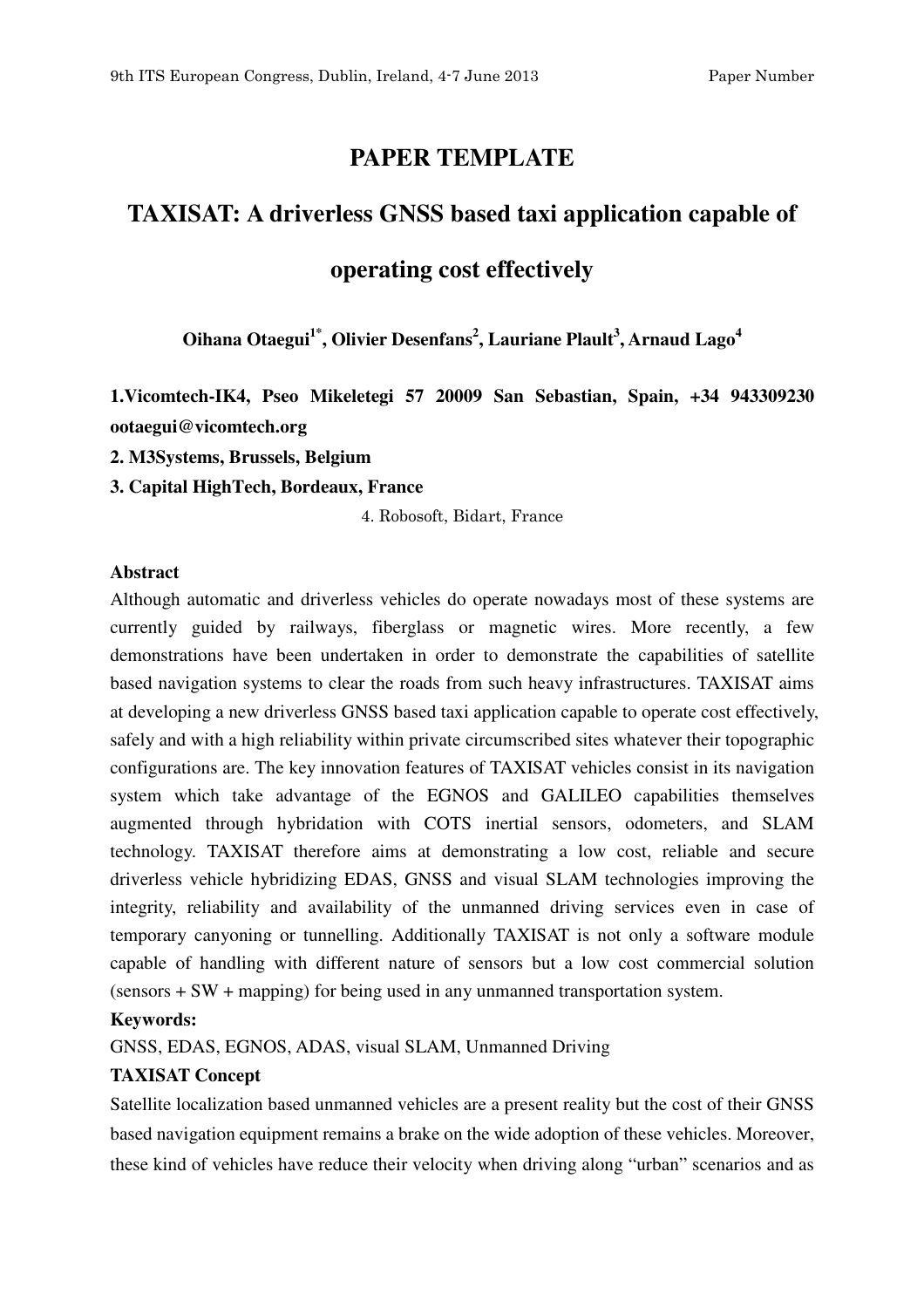soon as 'light' canyoning effects are observed. As a result, end users are not satisfied with this kind of experiences.

Therefore TAXISAT faces the development of sophisticated GNSS algorithms to be hybridized with inertial sensors and odometers on one hand and with visual SLAM sensors on the other hand should allow improving the integrity, reliability and availability of the TAXISAT services even in case of temporary canyoning or tunnelling.

#### **State of the Art**

There are two main technology pillars for the development of unmanned transport systems: GNNS sensors and Video Analysis This paper describes the development of an integrated IMU, GNSS and image recognition sensors for unmanned driving.

Low cost, high sensitivity GNSS sensors can be used in urban areas, however the accuracy of the position can be substantially degraded. The combination of low cost, IMU and GNSS receiver is therefore promising. Another significant issue with low cost IMUs is heading error. At the start of navigation, an initial heading measurement is required which is difficult to obtain. Expensive IMUs can be used to derive an initial heading by measuring the rotation of the Earth, however low cost sensors are not sufficiently sensitive to do this.

The problem of recovering relative camera poses and 3D structure from a set of monocular images is in computer vision known as Structure From Motion (SFM) [1]. Many researchers have presented solutions for SFM using perspective and omnidirectional cameras (see e.g. [2]). Closely related to SFM is the problem of Simultaneous Localization and Mapping (SLAM), which aims at estimating the motion of the robot while simultaneously building and updating the environment map. SLAM has been most often performed with other sensors than regular cameras, however in the last years successful results have been obtained using single cameras alone (see [6]).

Although there are many algorithms for vision-based motion estimation available, they have not yet been used largely on mobile robots, and even less in autonomous cars. The major reasons for this are the complexity, the unsufficient robustness and the computational costs of these algorithms, making them unsuited for real-time applications. In recent work [10], we showed that this can be addressed by using a restrictive motion model which allows us to parameterize the motion with only one feature correspondence.

Using a single feature correspondence for motion estimation is the lowest model parameterization possible and results in the most efficient algorithms for removing outliers.

There exists some driverless vehicles products on the market equipped with the previously mentioned technologies which are more for exhibition and testing than a real product for medium-mass markets, some of this products are previous products from the same manufacturer as TAXISAT.

The VolcanBuls are three electric vehicles guided by GPS and designed by ROBOSOFT. The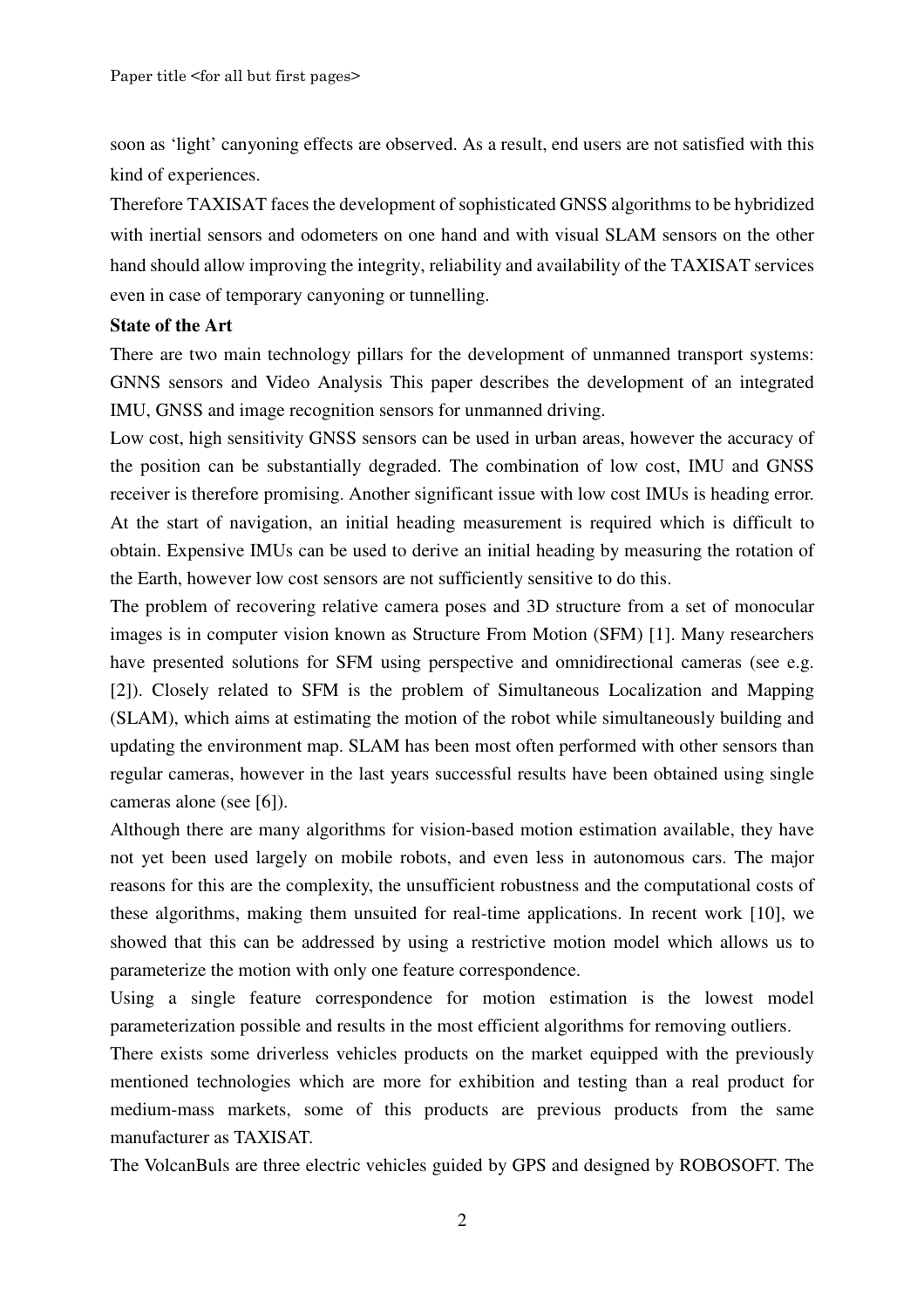localization system of Volcanbul is computed by the OXTS inertial+ associated with a D-GPS; the GPS signals must be RTK to ensure a high accuracy The limitation of this system is in the constraints imposed by the GPS reception that could be blocked by high buildings or trees. The site operator has to cut trees or possible blocking elements. Moreover, the system does not ensure 100% of reliability, some issues appears when the GPS signals are not RTK due to masked constellations. The positions computed are not enough accurate to ensure the corrections of the inertial system. In this case all vehicles are stopped and driven manually The robuRIDE28 is an electric vehicle completely autonomous, dedicated to the

transportation of people. It is the second generation of Volcanbul with a new real-time control the innovation consists in computing an accurate localization using INS sensors and D-GPS system in order to avoid IMU and reduce costs. This new system only reduces the cost but the issue still the same

The PRT developed by 2getthere are small automatic vehicles running on their own guide way network. The navigation system used is the FROG system that mixes odometers and magnets in the road which implies inversions on the infrastructures. This system computes continuously longitudinal and lateral position of vehicles, ensuring that external influences are automatically corrected.The vehicles use a combination of on board digitals maps, odometry and magnets in the road for guidance, the FROG (Free Ranging On Grid) system.

The CYBERGO is a driverless 8 passengers robotized shuttle from INDUCT CYBERGO is based on two kind of technology for its localization in the environment: laser range finders (LIDAR) and several cameras and sensors. With all data sent by the sensors, the system produces a mapping of the immediate environment which allows driving the vehicle in its path).

All these commercial products have a mayor limitation in market acceptability which is the price of the vehicle sensorization. Googlecar is another example of the unmanned vehicle development which has been successfully tested, nevertheless the sensoring of the vehicle elevates the vehicles car in 300.000 \$.

#### **Major Benefit Brought by TAXISAT**

The navigation system presented in this paper attempts to improve the inadequacies of GPS vehicle navigation through augmentation with dead-reckoning sensors and GNSS. GPS suffers from signal masking and multipath errors in areas such as urban canyons, densely treed streets, tunnels, and parkades. A variety of sensors are available for augmenting GPS the main problem is combining the most appropriate sensors in terms of accuracy and price. For vehicle location and navigation, sensors must be chosen to add minimal cost to the production or modification of a vehicle, while delivering continuous position availability with accuracy better than 2 meters and less than 10 centimeters in terms of lane departure-

The objective of the TAXISAT project is different from other research initiatives and projects in the sense that TAXISAT does not aim at realizing a universal localization system but aims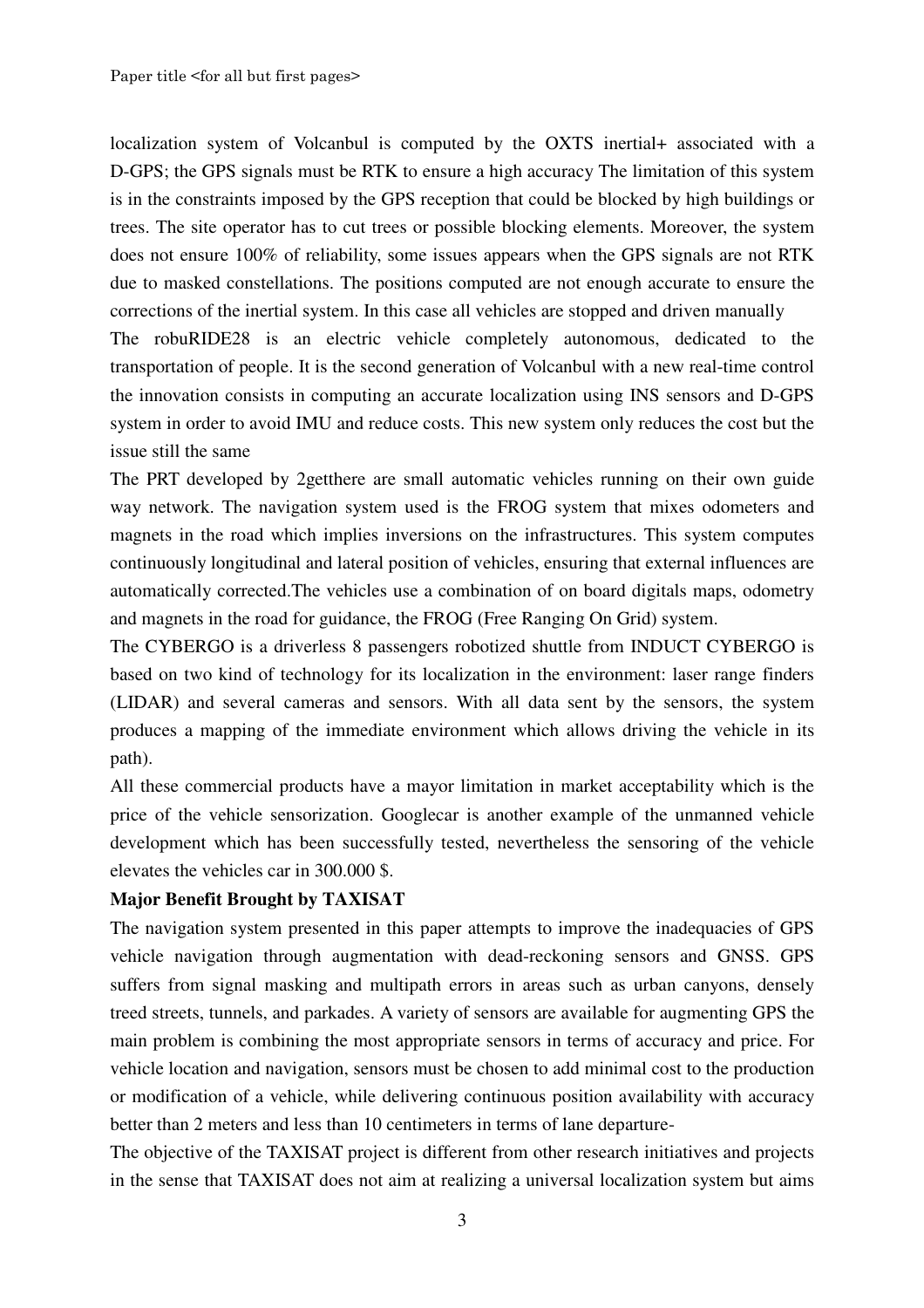at building an operational localization and adaptive navigation system that will allow providing a cost effective and reliable automated transport solution.

Thus, the TAXISAT approach is not only based on the definition of a new localization solution but also on the implementation of an integrated solution where localization, navigation and information on the environment context are closely coupled to generate a generic method allowing to deploy such a solution on any site.

Some components of the TAXISAT solution can be found in the solution proposed by other initiatives; for instance, low cost sensors like 2D laser scanners will be used as inputs system for localization and navigation but information about the environment (3D reconstruction), low cost 6FoD visual sensors and advance path matching dead reckoning plus GIS and 3D reconstructed information also be integrated in the TAXISAT solution which will bring into market the first cost competitive product in the sector of automatic driverless market.

We propose a novel visual odometry algorithm for estimating the 6-DoF egomotion of a mobile robot using visual input from an on-board stereo head. The proposed approach is based on the detection and tracking of scale invariant features and employs an iterative scheme for effective outlier removal using 3D stereo data.

#### **Architecture**

The high-level overall architecture of the TAXISAT prototype is composed of the two systems with the following subsystems:

- Positioning system:
	- o The positioning sensors, which purpose is to deliver low-cost sensor data (based positioning information composed by classical ones e.g gyroscopes and odomteres and new ones such as cameras where an added value for motion estimation and localization is added) to the positioning module that will perform the data hybridisation; The sensors included a GNSS receiver with access to raw data
	- o The EDAS connection module, which purpose is to provide EDAS data to the positioning module;
	- o The positioning module, which is in charge of the positioning data hybridisation in order to provide to position of the TAXISAT prototype to the Navigation module with a high accuracy and reliability;
- Navigation system:
	- o The navigation module, which host the vehicle control law and ensure that the prototype follow the defined trajectory;
	- o The Safety module, which purpose is to ensure the safety (for passengers, for surrounding people, …).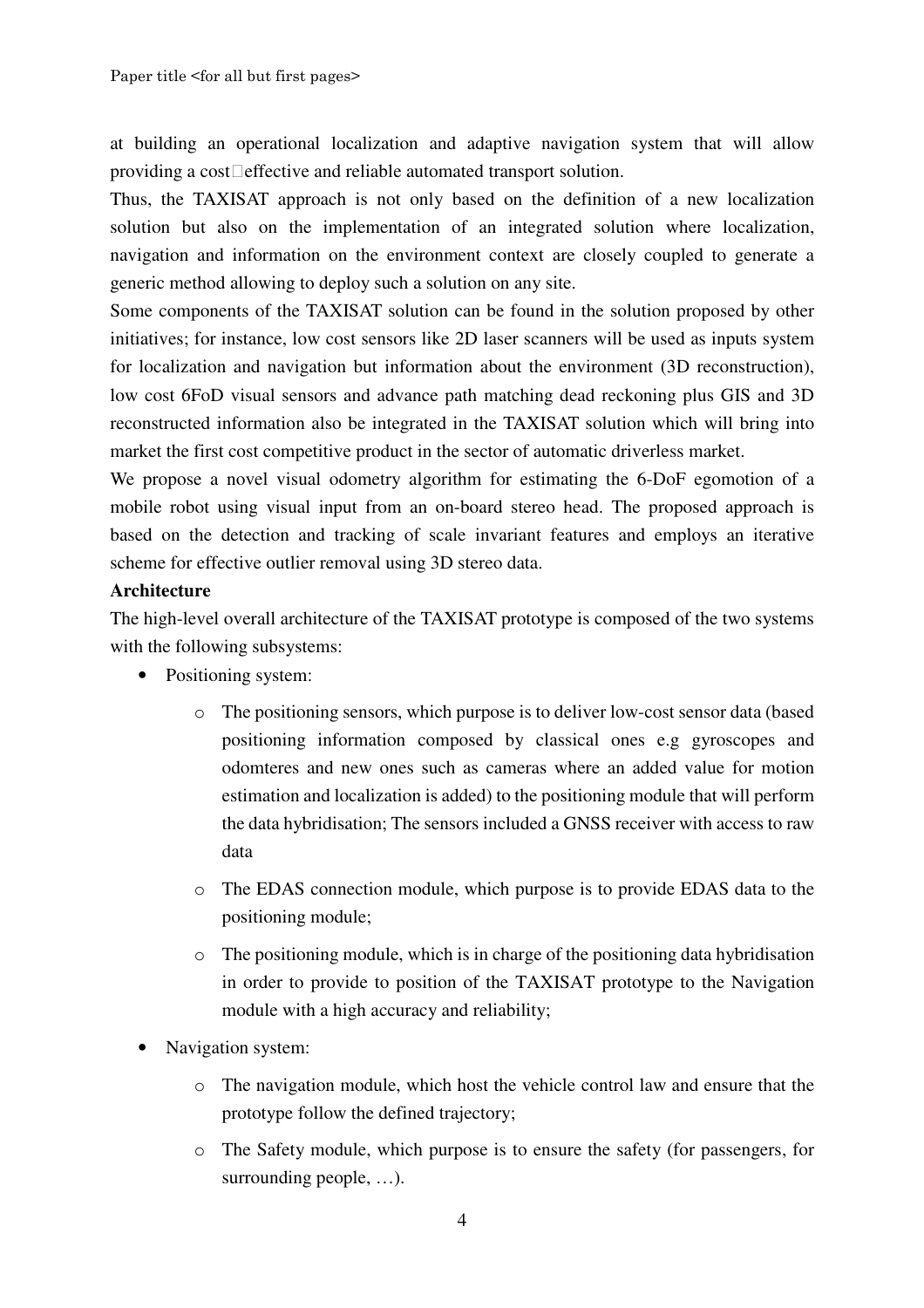#### *SLAM and Follow the Lane Sensors*

One of the main contributions of TAXISAT is the use of video based positioning systems. The input of the video positioning module aims at enhancing its performance level compared to usual INS/GNSS hybrid system. The accuracy as well as the reliability, the robustness and the continuity of the TAXISAT hybrid-positioning module is increased thanks to the use of video analysis.

Video based positioning constitutes an additional source of data which, in itself, is already an improvement of the hybridisation process performances. In addition, thanks to an expected precision of about 10 cm and a rate of about 25 Hz, video will increase the efficiency of the INSs drift adjustment and correction which will increase the system accuracy.

TAXISAT video based positioning provides information about transversal displacements and estimations of velocity and orientation from a low-cost stereo pair camera system, and the associated video-based analysis algorithms. Novel trends on video positioning like Simultaneous Localization and mapping (SLAM) have been included in order to obtain more robust and reliable positioning information through the application of inference probabilistic methods.

Visual SLAM techniques implies the simultaneous computation of the pose of the cameras and therefore of the vehicle itself and the structure of the scene. Special efforts have been made to obtain dense landmarks reconstruction such that texture mapping can be applied from images to 3D meshes. This information also is valuable for hybridising with GIS information and computing and accurate map of the scene that enhances the accuracy when computing the trajectory of the vehicle.



Figure1: Visual SLAM comutation and 3D Map generation

The use of a stereo pair provides much more information about the motion and structure of the scene than a single camera set-up. In comparison, a stereo pair can provide a point-wise correspondence between points of the same 3D elements seen from the two available views.

The accumulation of the obtained rotation and translation information can be used to reconstruct the 3D trajectory of the vehicle

The strategy followed in this work is based on the computation of matches using a **keypoint detector**, a **keypoint descriptor**, and a **keypoint matcher**. These steps can be described as follows: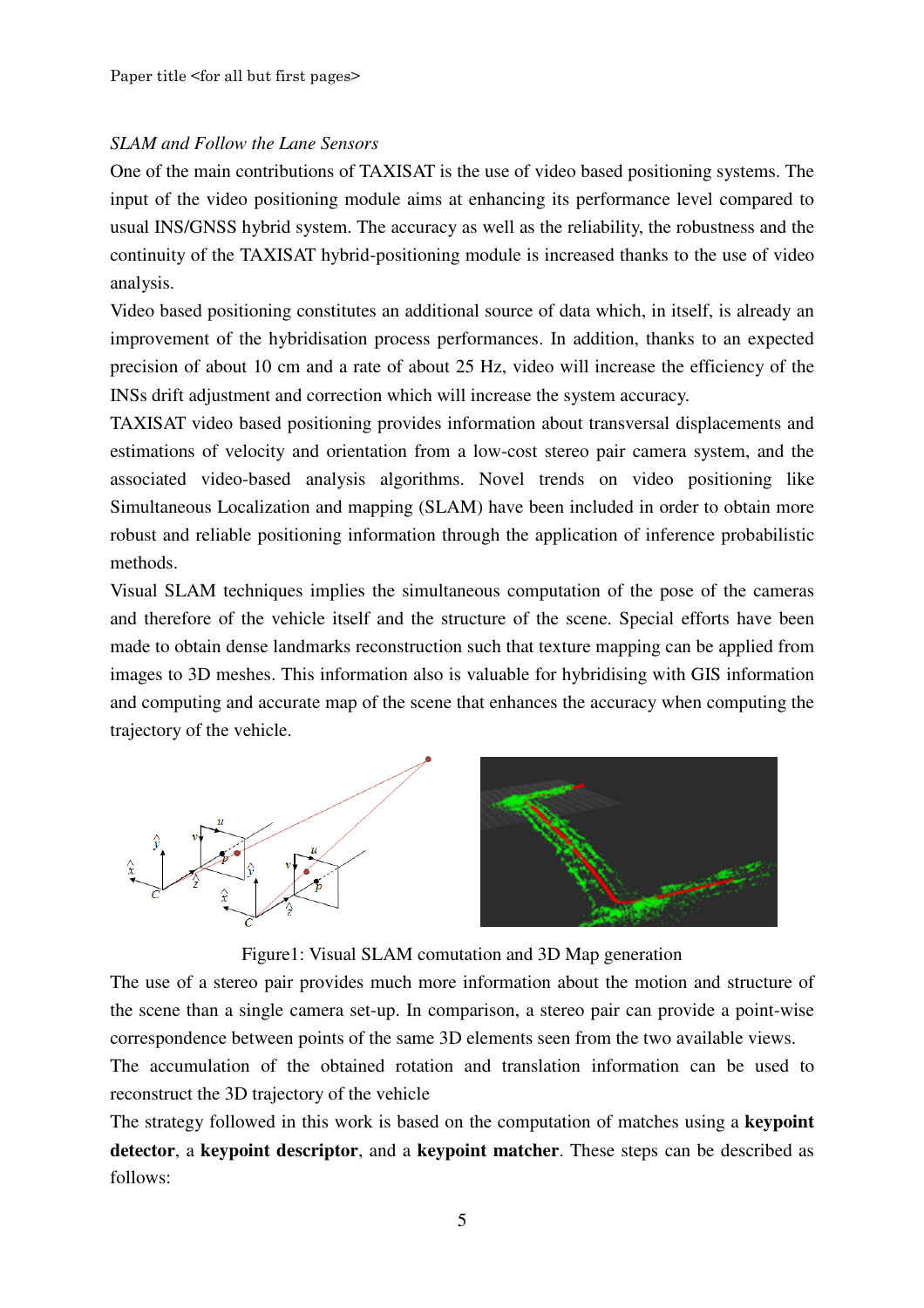- **Keypoint detector:** this is a module that analyzes an image and determines the position of points that seems to be significant in a local or global manner.
- **Keypoint descriptor**: this is a module that generates a "description" of a keypoint in terms of a vector or numbers according to properties of the keypoint in a local or global manner.
- **Keypoint matcher**: this module compares descriptions of keypoints in different images in order to find pairs of keypoints that have similar descriptions and thus seem to correspond to the same point of the 3D reality in different views.

The appropriate combination of such three modules is critical, and for that reason many effort has been devoted in the scientific community to provide triplets of methods that work well in several situations.

The stereo visual odometry system has been implemented following a multi-thread approach. The reason is that capturing and processing are asynchronous events that must be handled carefully. The use of multi-threads allows us to synchronize such events. Moreover, the designed approach makes that the SW system can be run in CPUs with different computational power

In our experiments we have reached output frame rates up to 25 fps  $(40 \text{ ms})$  in an Intel(R) Core(TM)2 Quad CPU Q8300 @ 2.5 GHz.

Additionally and to limit the horizontal error a Follow the lane module has been included to assure that the vehicle is not going to left the lane under any circumstances. In that sense, this module is both an additional source of information about the lateral position of the vehicle for the positioning module as well as a safety net providing lateral position boundaries (in case the other positioning module fails).A multiple-lane model composed of the center lane and the adjacent left and right lanes is proposed. This moduleprovides: Tx: (lateral) translation in x, Vx: linear velocity in x, Wx: width of the lane, dWx: linear velocity of the change of width, Self Assesment values and Active Control of Light Conditions. An specific light control module has been developed a specific adapted control mode for the camera, which adapts the parameters of shutter, gain and exposure of the camera according to the perceived conditions of the environment.



Figure 2: Follow the Lane Module's Output

## *Sensor Data Hybridization Module*

The hybridisation module is represented inFigureX. It relies on an inertial navigation system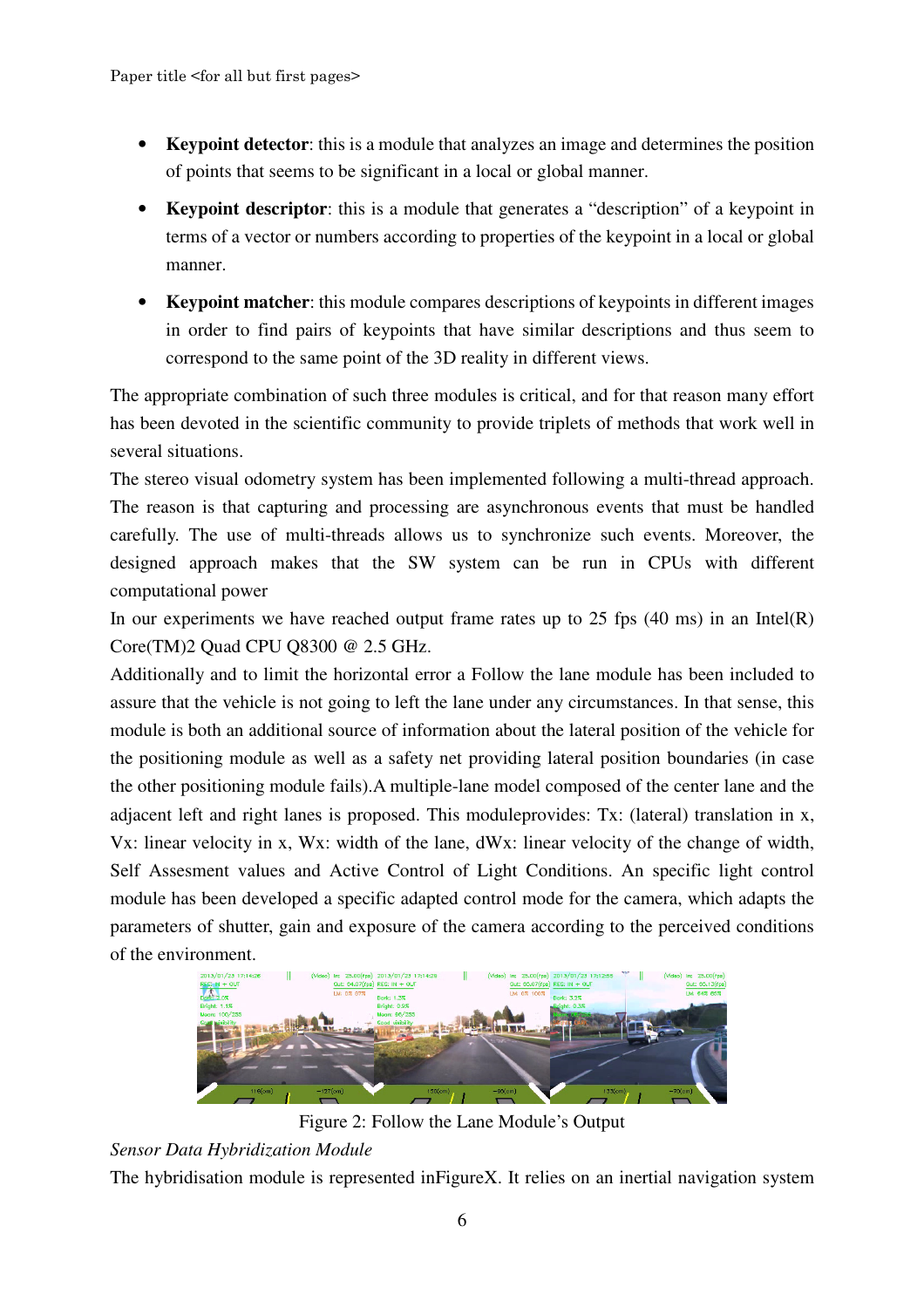(INS) that integrates the flow of data provided by the odometer and gyrometer of the vehicle. Then, GNSS and Video measurements are added to the navigation filter to estimate and compensate the drift of the inertial sensors

The adjustment of the inertial sensor drift will be performed by the navigation filter fed by the GNSS and Video system measurements. The navigation filter will be also useful in order to compare the incoming data with the current system state, to assess and verify the measurement consistency with it and to update once the measurements have been validated.

. A tight hybridisation solution has been chosen data of interest are the pseudoranges and the Doppler measurements. If some of them are identified as potentially affected by some errors, these faulty measurements can be rejected whereas the healthy measurements can be still taken into account by the hybridisation process.

Finally, it is worth noting that the GNSS sub-system is based on a GNSS receiver (GPS/SBAS) and a connection to EDAS (landline connection to EGNOS data). The use of EDAS to provide EGNOS correction aims at increasing as much as possible the system reliability. Indeed, EGNOS, as every single satellite-based system, implies that its satellites be visible for the receiver.

EGNOS messages will be forwarded to the TAXISAT vehicles and used in the following ways:

- Correction of the pseudoranges to improve the accuracy of the measurements provided to the Positioning module
- Computation of the standard deviations which gives the real time accuracy of the pseudorange measurements after correction



Figure·3: Flow Diagram of the Hibridization Algorithm

#### **Simulation**

First complete system simulations have been carried out for the Assessment of nominal performances or with perturbations on GNSS (Multipath, mask), and for Robustness assessment according latency on measurement time stamping, sensor quality.